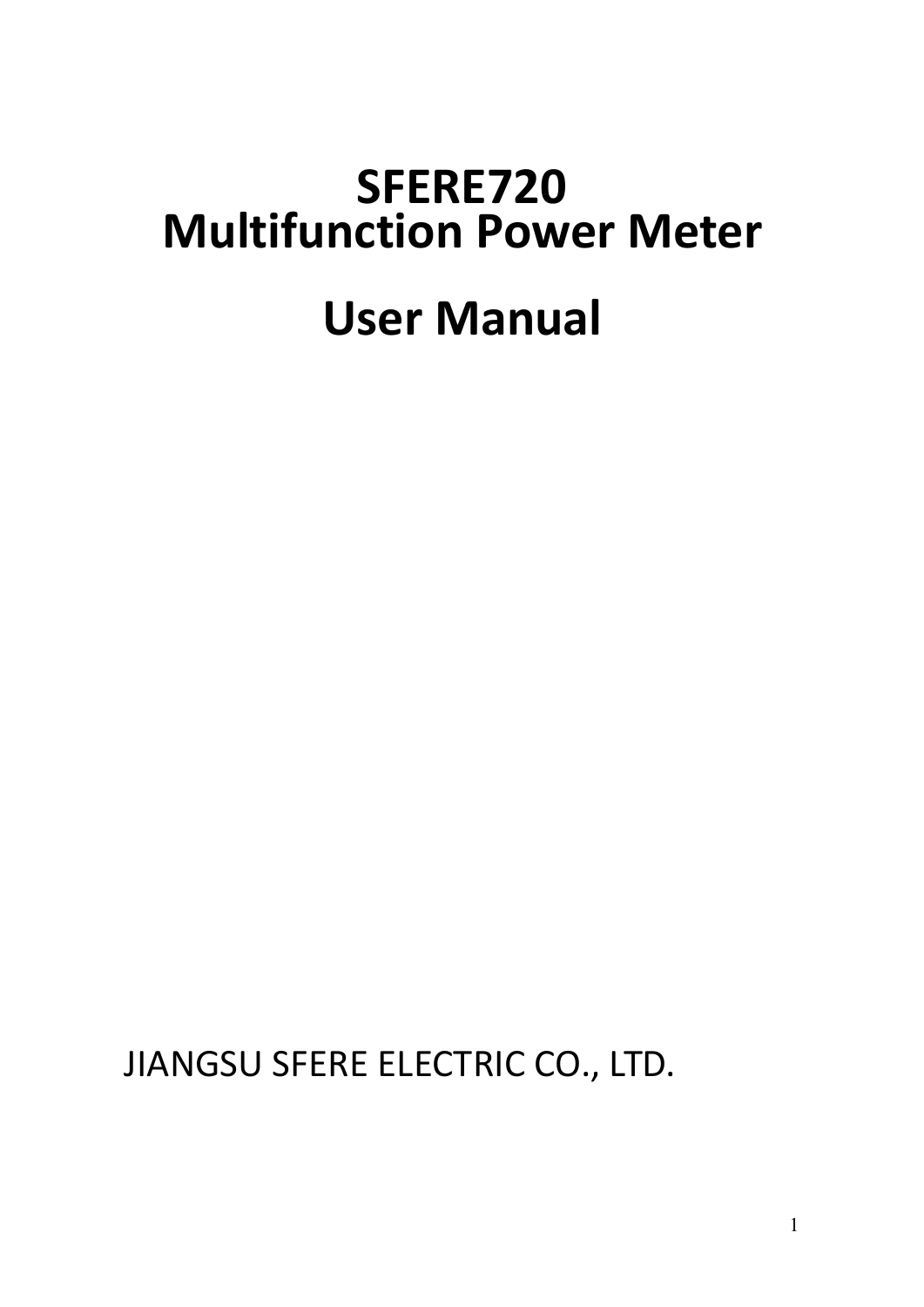## **1. Product description**

#### **1.1 Overview**

SFERE720 is equipped with electrical variable measurement, energy metering and power quality analysis functions. SFERE720 also can be extended with I/O modules for monitoring and controlling equipment at field, realizing system integration with different smart electricity distribution system and energy management system, and sharing monitoring data and energy data.

#### **1.2 Extend modules**

SFERE720 has two extension interfaces for connecting modules and expand functions. Please take attention to the following points when connecting modules to SFERE720.

a) Two modules for one interface at most, and four modules for SFERE720 at most;

b ) Only one communication module can be connected to SFERE720. The communication modules are FM7, FM8, FM9, FM10, FM11, FM12, FM13, FM14, and FM15. Two interfaces should be connected with different communication modules except for FM8, FM11 and FM15;<br>c ) The arrangement of modules can be set according to user's requirements in

compliance with a) and b). For example, four FM2 modules, two FM2 modules + one FM3 module + one FM10 module; one FM2 module + one FM6 module + one FM11 module.

| Module type     | Description            |  |  |  |
|-----------------|------------------------|--|--|--|
| FM1             | 2 AC digital input     |  |  |  |
| FM <sub>2</sub> | 4 digital inputs       |  |  |  |
| FM3             | 2 relay outputs        |  |  |  |
| FM4             | 2 analog inputs: mA    |  |  |  |
| FM <sub>5</sub> | 2 analog inputs: PT100 |  |  |  |
| FM <sub>6</sub> | 2 analog outputs: mA   |  |  |  |
| FM7             | Ethernet : Modbus/TCP  |  |  |  |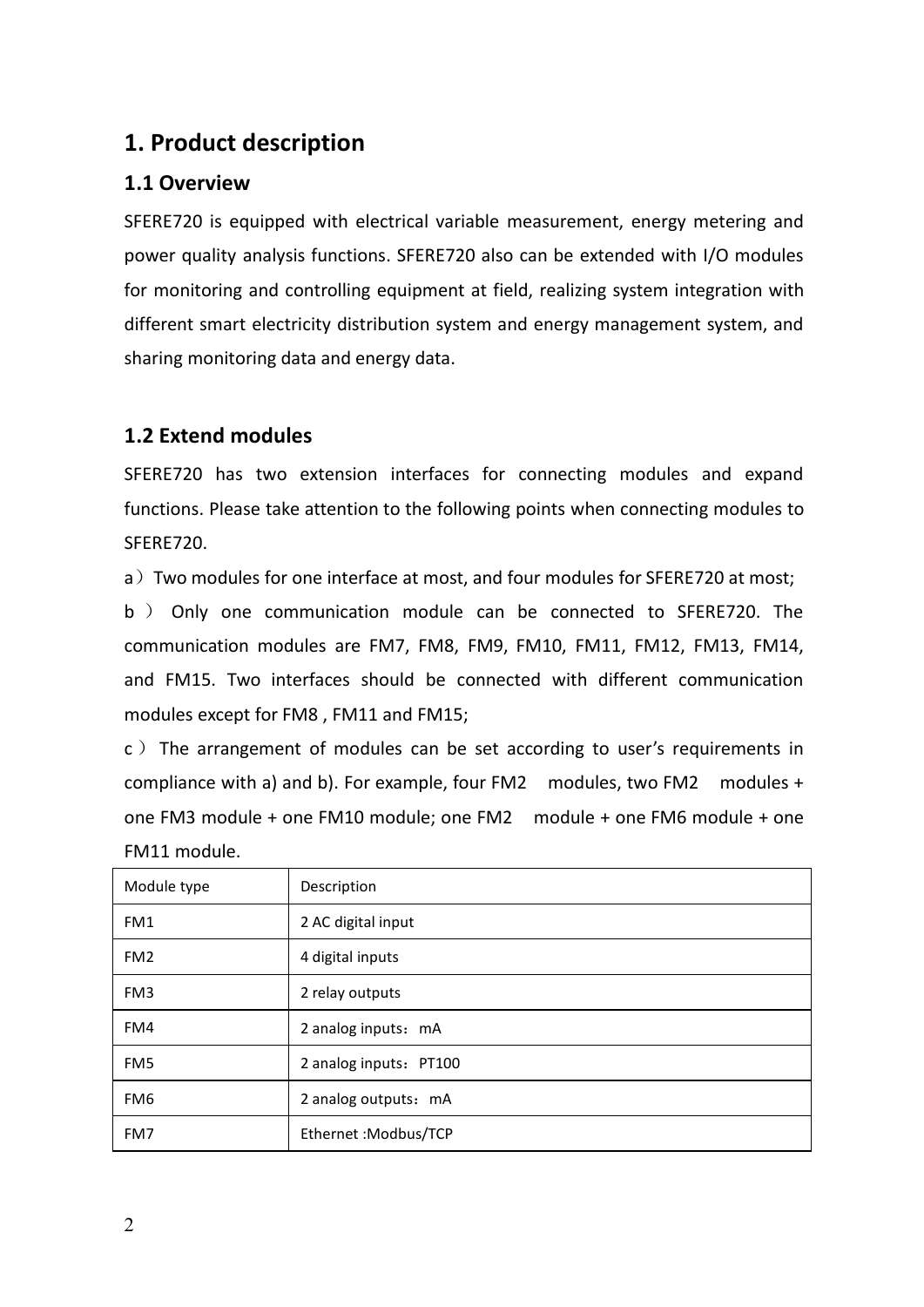| FM8         | DB9, Profibus-DP               |  |  |  |
|-------------|--------------------------------|--|--|--|
| FM9         | WIFI:Modbus/TCP                |  |  |  |
| <b>FM10</b> | GPRS: Modbus/TCP, SMS          |  |  |  |
| <b>FM11</b> | RS485, Modbus-RTU              |  |  |  |
| <b>FM12</b> | M-Bus communication            |  |  |  |
| <b>FM13</b> | BACnet/MSTP communication      |  |  |  |
| <b>FM14</b> | <b>BACnet/IP communication</b> |  |  |  |
| <b>FM15</b> | RS232, Modbus-RTU              |  |  |  |

#### **2. Measurement**

The following list shows variables which can be measured by SFERE720 including relative variables calculated from basic electrical parameters.

| Measurement variable | Instant   | Max       | Min       | Demand    | Sum       | Unit                  |
|----------------------|-----------|-----------|-----------|-----------|-----------|-----------------------|
| V1/V2/V3             | $\bullet$ | $\bullet$ | $\bullet$ |           |           | [V,KV]                |
| V12/V23/V31          | $\bullet$ | $\bullet$ | $\bullet$ |           |           | [V,KV]                |
| 11/12/13             | $\bullet$ | $\bullet$ | $\bullet$ | $\bullet$ |           | [A, kA]               |
| F                    | $\bullet$ | $\bullet$ | $\bullet$ |           |           | [Hz]                  |
| P1/P2/P3             | $\bullet$ |           |           |           |           | [kW,MW,GW]            |
| P                    | $\bullet$ | $\bullet$ | $\bullet$ | $\bullet$ |           | [kW,MW,GW]            |
| Q1/Q2/Q3             | $\bullet$ |           |           |           |           | [kvar, Mvar, Gvar]    |
| Q                    | $\bullet$ | $\bullet$ | $\bullet$ | $\bullet$ |           | [kvar, Mvar, Gvar]    |
| S1/S2/S3             | $\bullet$ |           |           |           |           | [kVA,MVA,GVA]         |
| S                    | $\bullet$ | $\bullet$ | $\bullet$ | $\bullet$ |           | [kVA,MVA,GVA]         |
| PF1/PF2/PF3          | $\bullet$ |           |           |           |           |                       |
| PF                   | $\bullet$ | $\bullet$ | $\bullet$ |           |           |                       |
| $EP+/EP-$            |           |           |           |           |           | [kWh,MWh,GWh]         |
| EQ1/EQ2/EQ3/EQ4      | —         |           |           |           | $\bullet$ | [kvarh, Mvarh, Gvarh] |
| THDV1/THDV2/THDV3    | $\bullet$ |           |           |           |           | $[%]$                 |
| THDI1/THDI2/THDI3    | $\bullet$ |           |           |           |           | [%]                   |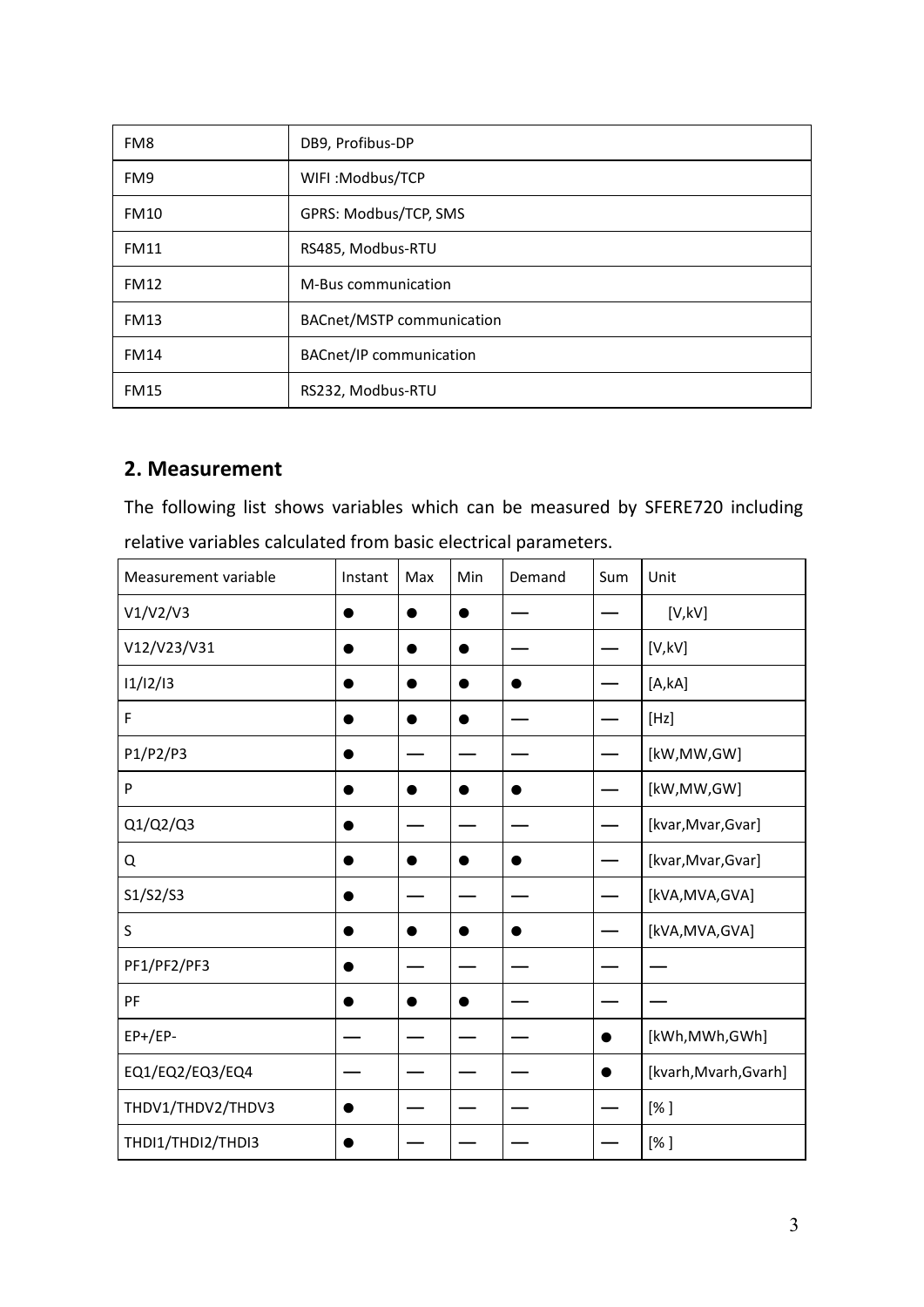| Harmonic RMS-U ( $1 \sim 63$ th)  |  |  | [%] |
|-----------------------------------|--|--|-----|
| Harmonic RMS-I ( $1^{\sim}$ 63th) |  |  | [%] |
| Unbalance-U                       |  |  | [%] |
| Unbalance-I                       |  |  | [%  |

#### **2.1 Energy metering and tariff meter reading**

This meter has excellent energy metering functions as follows:

·Total bi-direction active and reactive energy metering

·Phase separated bi-direction active and reactive energy metering

·Fundamental energy metering;

·Four-qradrant reactive energy metering;

·Apparent energy metering;

·Tariff energy metering

The meter shows primary value. Primary value is equal to the secondary value multiplied by voltage or current transformer ratio. Secondary value is the reference to all of the energy. The smallest resolution ratio of secondary value is 1Wh or 1varh. The smallest resolution ratio of energy shown on meter is 0.01kWh or 0.01kvarh.

The storage range of energy is secondary energy 4294967295 Wh, and the display range of energy is primary energy 99999999999 kWh (99.9 billion). The data will not exceed the range if the meter is in its mean time between failures. User can clear the energy data after entering correct password.

Tariff energy: the meter has two sets of tariffs with four kinds of rates in twelve time zones. It starts energy metering in one time zone according to digital input status.

#### **2.1.1 Tariff energy**

①Rate number

Rate number is used to indicate the present tariff of working meter. T 1 indicates Tip rate; T2 indicates Peak rate; T3 indicates Flat rate; T4 means valley rate.

#### ②Time period

One day can be divided into 12 time periods at most in the meter. The time period must be continuous, which means end time of the first time period is start time of the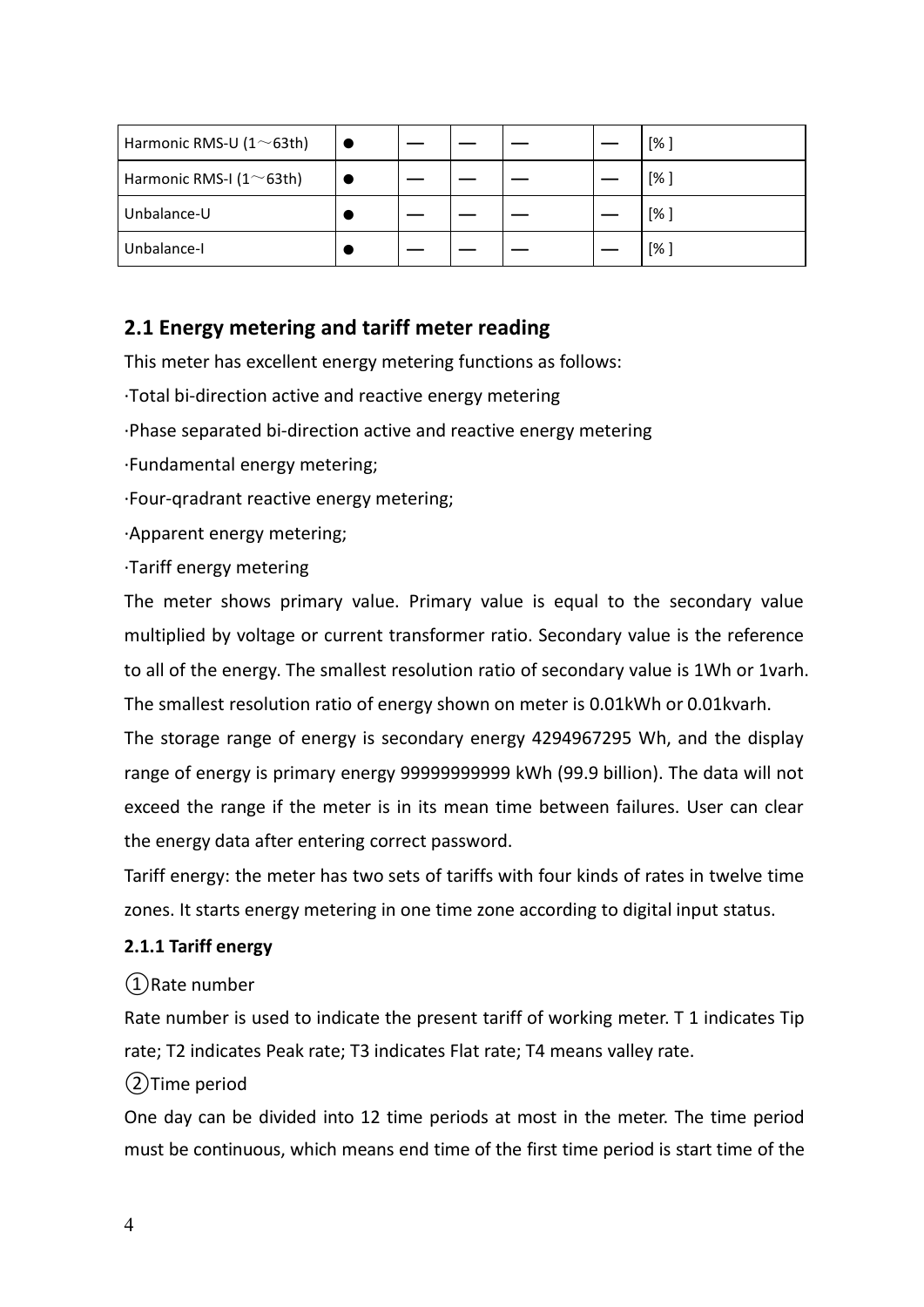second time period.

③Rate schedule

Different rate schedules can be preset in the meter. They can perform different tariff in the specified time period. Up to 4 rates can be preset. During programming, rate schedule number is used to indicate what tariff that the meter performs. 1 indicates the first rate schedule.

④Holiday

Holiday includes regular holidays(22 days) and irregular holidays(60 days), a total of 82 days. Regular holidays means the same annual holiday that nation has stipulated, such as January 1<sup>st</sup>, May 1<sup>st</sup>,etc. It can be set according to the requirement. Irregular holiday means annual holidays stipulated by different nations, such as Spring Festive(February, 9<sup>th</sup>,2005). It can be set according to the requirement. The tariff for holiday can be any one in the four tariffs.

⑤Weekly tariff

Each of the four rates is available for seven days in a week.

⑥Monthly tariff

Each of the four rates is available for each month.

⑦Priority order of tariff

There are two modes to perform tariffs: holiday tariff and monthly tariff. In holiday tariff mode, the holiday tariff will be performed if the day is holiday, otherwise the weekly tariff will be performed. In monthly tariff mode, it will be performed according to the rate schedule that is set monthly.

#### **2.2 Energy quality**

SFERE720 can monitor and analyze power quality of gird and measure the following variables:

Three phase voltage and current sequence component and unbalance

Electrical variables in three phase system can be divided into positive sequence component, negative sequence component and zero sequence component according to symmetrical component method. If electric system is in normal operation mode, the ratio between negative sequence component RMS value and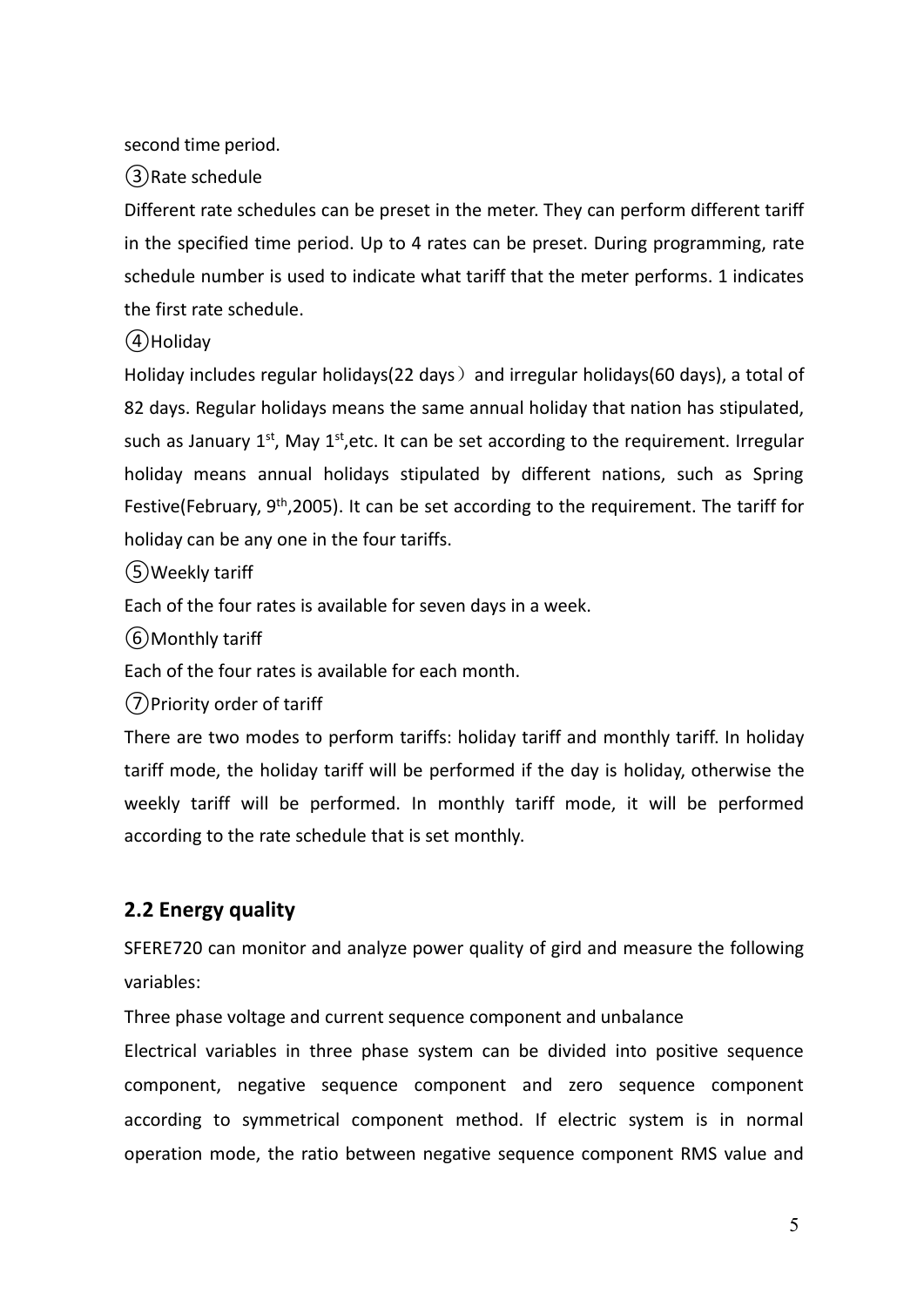positive sequence component RMS value is defined as three phase unbalance of an electrical variable.

#### **2.3 Demand record**

SFERE720 has six independent demand recording channels to measure and record max. demand, present demand and previous demand of three phase current, total active power, total reactive power and total apparent power.

#### **2.4 Event record**

Event record includes the total times and lastest occurrence time of power on record, parameter modification record, over current record and so on.

## **3 Installation and wiring**

#### **3.1 Outline dimension**









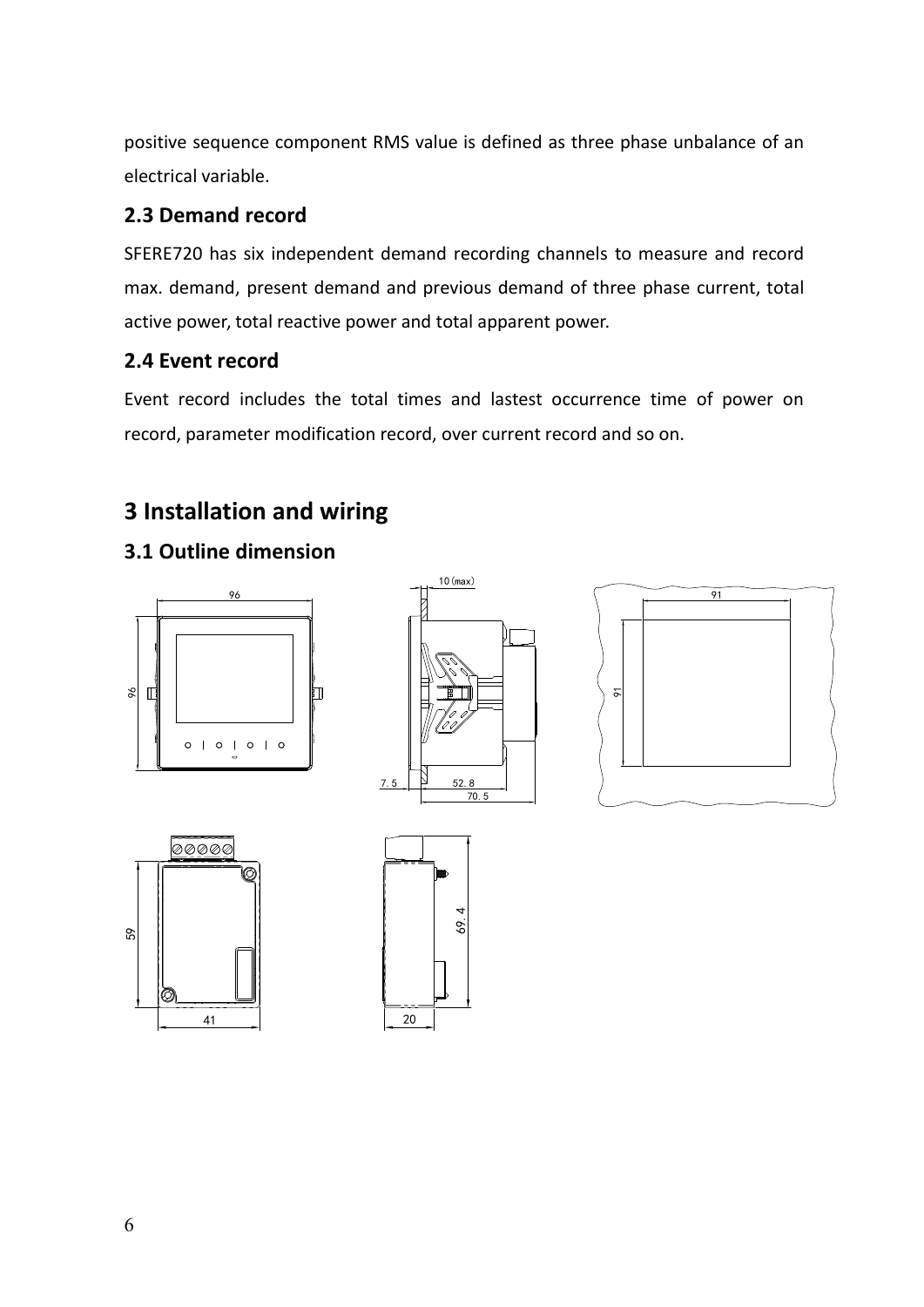#### **3.2 Installation method**

1) Choose a right place on the fixed distribution cabinet for cutout by size 91×91mm;

2) Take off the supporting clips of the meter;

3) Insert the meter into the cutout;

4) Insert and push the supporting clips to fix the meter.



## **4. Communication**

Meter is defaulted to be equipped with one communication, RS-485 interface, Modbus-RTU protocol. It also can be extended with one communication by connecting with a module.

## **5. Technical specifications**

| <b>Electric Characteristics</b> |                     |             |                           |  |  |
|---------------------------------|---------------------|-------------|---------------------------|--|--|
| Accuracy                        | Voltage and current |             | 0.2%                      |  |  |
|                                 | Power, Power Factor |             | 0.2%                      |  |  |
|                                 | Frequency           |             | ±0.01Hz                   |  |  |
|                                 | Active power        |             | IEC62053-22, class 0.2S   |  |  |
|                                 | Reactive power      |             | IEC62053-23, class 2      |  |  |
| Data update rate                |                     |             | 1 <sub>S</sub>            |  |  |
|                                 | Wiring mode         |             | 1P2W、3P3W、3P4W            |  |  |
| Input                           |                     | Rated value | 400 VAC L-N (690 VAC L-L) |  |  |
|                                 | Voltage             | Overload    | $1.2$ V $\ln$             |  |  |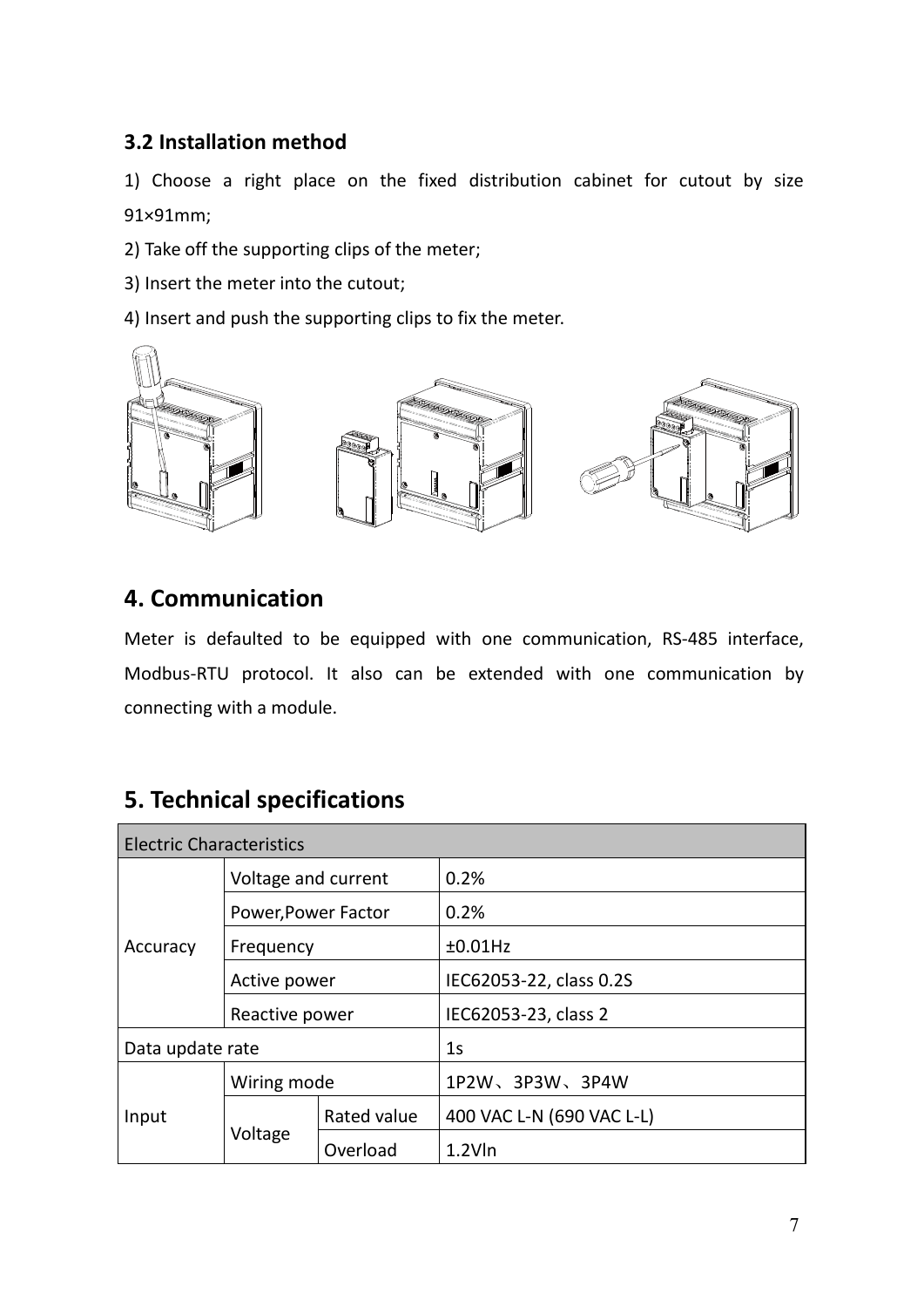|                                      |                | Impedance                          | $>1$ M $\Omega$                                            |  |  |
|--------------------------------------|----------------|------------------------------------|------------------------------------------------------------|--|--|
| Rated value                          |                |                                    | 1A or 5A                                                   |  |  |
|                                      |                | Overload                           | Continuous: 1.2In                                          |  |  |
|                                      | Current        |                                    | Instantaneous: 10In/5s                                     |  |  |
|                                      | burden         |                                    | $<$ 0.1VA                                                  |  |  |
|                                      |                | Rated value                        | <20mΩ                                                      |  |  |
|                                      | Grid frequency |                                    | (45 $\sim$ 65)Hz                                           |  |  |
| Auxiliary                            | Working range  |                                    | AC/DC (80~270) V                                           |  |  |
| supply                               | consumption    |                                    | $\leq 10VA$                                                |  |  |
| Energy pulse output                  |                |                                    | photocouple outputs,<br>width<br>1<br>pulse<br>(80±20%) ms |  |  |
| Digital input                        |                |                                    | AC220V input, isolation: 2000VAC                           |  |  |
|                                      |                |                                    | Contact rated at AC 250V/5A or DC 30V/5A                   |  |  |
| Relay output                         |                |                                    | Isolation:<br>2500VAC                                      |  |  |
| Communications                       |                |                                    |                                                            |  |  |
| RS485 port                           |                |                                    | Modbus-RTU, 2-wire,up to 38400bps                          |  |  |
| <b>Mechanical Characteristics</b>    |                |                                    |                                                            |  |  |
| IP index                             |                |                                    | IP65 (front panel) and IP20 (meter body)                   |  |  |
| Dimensions   96×96×55mm              |                |                                    |                                                            |  |  |
| <b>Environmental Characteristics</b> |                |                                    |                                                            |  |  |
| Operating temperature                |                |                                    | $(-10~60)$ °C                                              |  |  |
| Storage temperature                  |                |                                    | $(-25 \sim 70)$ °C                                         |  |  |
| Relative humidity                    |                |                                    | $(5~95)\%$ (no gel)                                        |  |  |
| Insulation                           |                |                                    | IEC 61010-1                                                |  |  |
| <b>Electromagnetic Compatibility</b> |                |                                    |                                                            |  |  |
| Immunity to electrostatic discharge  |                |                                    | IEC 61000-4-2-Level III                                    |  |  |
| Immunity to radio-frequency field    |                |                                    | IEC 61000-4-3- Level III                                   |  |  |
| Immunity                             | to             | electrical<br>fast                 | IEC 61000-4-4- Level $\,$ IV                               |  |  |
| transients/bursts                    |                |                                    |                                                            |  |  |
| Immunity to impulse waves            |                |                                    | IEC 61000-4-5- Level $\,$ IV                               |  |  |
|                                      |                | Immunity to conducted disturbances | IEC 61000-4-6- Level III                                   |  |  |